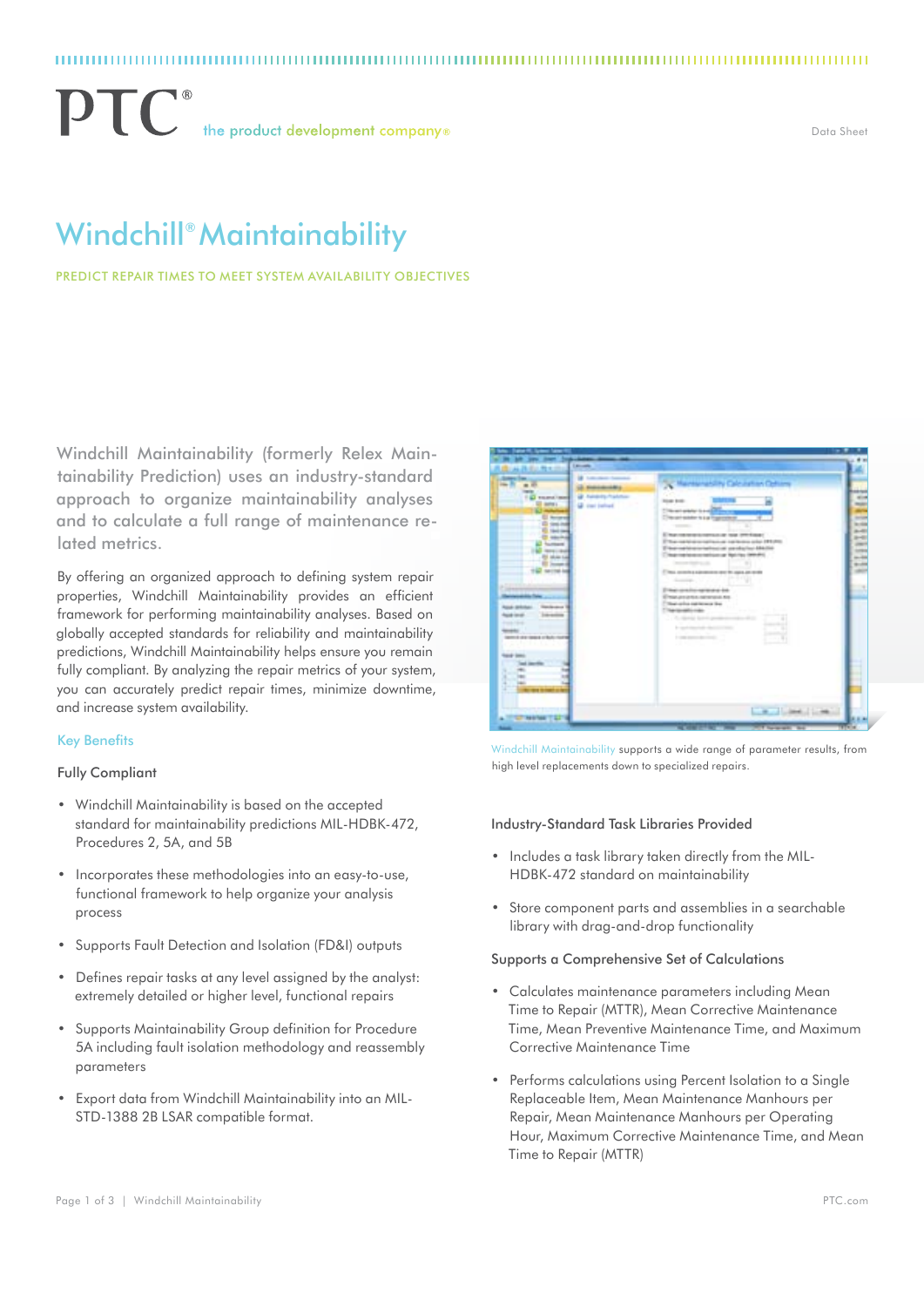Data Sheet

• Use Fault Detection and Isolation files to identify maintenance procedures that should be followed based on bit indication, meter readings, or other symptoms

#### Supports User Definitions

- • Use provided standards, or adapt to the needs of your analysis
- Add to the supplied task library or create your own task libraries
- • Create and define custom repair levels, adding to the supplied repair levels Depot, Intermediate, and Organizational, to best represent your organizational processes.

#### Features and Specifications

#### Repair Levels Supported

- Organizational
- **Intermediate**
- • Depot
- • User-Defined

### MTTR Elements Supported

- • Preparation
- Fault isolation
- Disassembly
- **Interchange**
- **Reassembly**
- **Alignment**
- Checkout
- • Startup

#### Task Library Items

- • Connector, various
- Fastener, various
- • Latch, various
- Plug-in-module
- Terminal connection
- **Adhesive**
- • Conformal coating
- • Display lamps
- **Drawers**

- **Panels**
- Soldering
- • Threaded Connector

#### Supported Calculations

- Mean time to repair (MTTR)
- • Percent isolation to a single replaceable item
- Percent isolation to a group of replaceable items
- • Mean maintenance manhours per repair
- • Mean maintenance manhours per maintenance action
- Mean maintenance hours per operating hour
- Mean maintenance hours per flight hour
- Maximum corrective maintenance time
- Mean preventive maintenance time
- Mean active maintenance time
- Mean corrective maintenance time
- Maintainability index
- • Availability
- • Preparation time
- Isolation time
- Disassembly time
- Interchange time
- • Reassembly time
- • Alignment time
- Checkout time
- • Startup time

### Task Types Supported

- Interchange
- • Replace
- • Remove

#### Sample Analysis Outputs

- • Maintenance tasks
- Maintenance calculations by item
- • Fault detection and isolation outputs